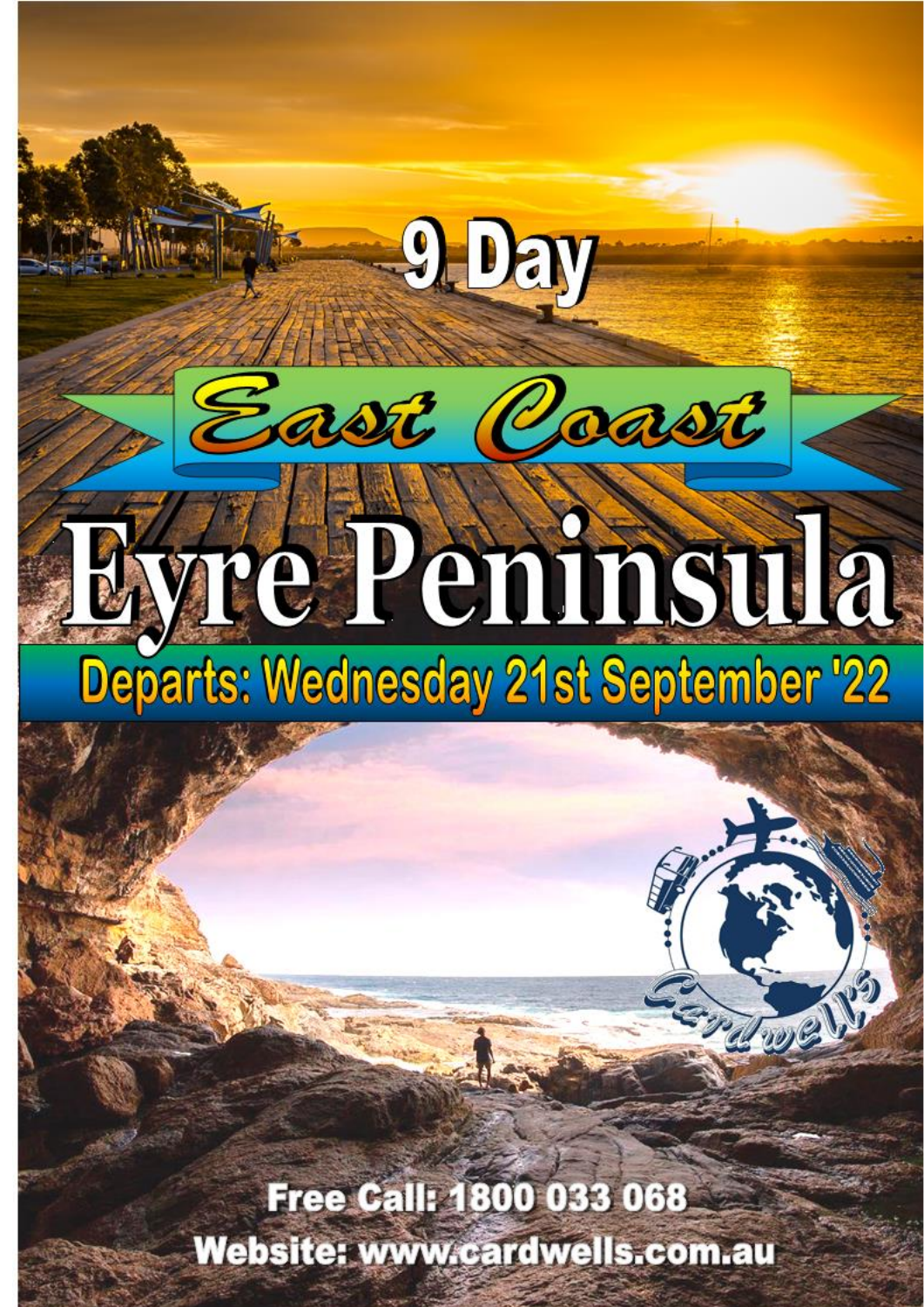# 9 Day East Coast Eyre Peninsula South Australia - Eyre Peninsula

# Departs: Wednesday 21<sup>st</sup> September 2022 Full Fare \$2667

# **TOUR INCLUDES:**

- 
- 
- 
- 
- 
- 
- 
- ⧫ **No Hidden Extras** ⧫ **Quality Accomm. Twin / Dbl** 
	-
	-
	-

**(Single Room Option: \$562)**

- ⧫ **Free passenger pickup & return** ⧫ **More Inclusions** ⧫ **All Admission fees, Sightseeing (please refer to booking conditions)** ⧫ **Luxury 5 Star Coach Travel Tours & lunches as per itinerary.**
- ⧫ **Luggage Labels** ⧫ **2-night Stopovers** ⧫ **Coach Captain with their extensive** ⧫ **Name Badge** ⧫ **All Cooked Breakfasts experience & knowledge of South** ◆ Dinners **Australia & the Eyre Peninsula.**

 ⧫ **Morning & Afternoon Teas <<<<<<<<<<<<<<<<<<<<<<<<<<<<<<<<<<<<<<<<<<<<<< >>>>>>>>>>>>>>>>>>>>>>>>>>>>>>>>>>>>>>>>>>>>>>>>**

# **Day 1- Wednesday 21st September '22 SWAN HILL – BERRI (L, D)**

Welcome aboard our tour of the **Eyre Peninsula**, the Forgotten Corner of South Australia. We enjoy morning tea at **Echuca** and lunch at **The Commercial Hotel, Swan Hill.** We travel through the Mallee Region and **Hattah National Park** to **Red Cliffs.** After our afternoon tea we continue along the Sturt Highway, crossing the South Australian border, continue to **Berri** where we settle in for our **Overnight Stay** at the **Berri Motel.** 

# Day 2 – Thursday 22<sup>nd</sup>

This morning after a hearty breakfast we travel through the Riverland Country and onto Waikerie and **Morgan** the starting point for the **Whyalla Pipeline**. Travel through Eudunda, Saddleworth and Auburn. After lunch we make our way through the beautiful Clare Valley where we visit the oldest winery in the **Clare Valley, Seven hills Cellars** for a self guided tour and tasting. We explore the mining towns of **Wallaroo** and **Moonta**, rich in Cornish history. We relax for our **Overnight Stay** at the **Clare Country Club, Clare.** 

# **Day 3 – Friday 23rd**

# **KADINA – PORT LINCOLN (B,D)**

This morning we travel via **Port Augusta** and continue to **Lucky Bay** where we visit **Turner Aqua oysters** with the chance to sample an oyster. We continue south along the Lincoln Highway to **Port Lincoln**, where we settle in for the **Next Two Nights** at the **Port Lincoln Hotel. (Please note if the SeaSA ferry** restarts we will travel across the **Spencer Gulf** by ferry to **Lucky Bay instead of going via Port Augusta)**

# **Day 4 – Saturday 24 th**

# **DISCOVER PORT LINCOLN (B,L,D)**

After breakfast this morning we head south for one of the most spectacular coastal drives – **Whalers Way**. Whalers Way offers sensational coastal views from the very tip of the Peninsula. We head into town for a delicious lunch at the Beer Garden. After lunch we do a city highlights tour before embarking on an **Aquaculture Bay Cruise** which includes visiting a range of farms such as Kingfish and Abalone farms. We return to our motel, with time to freshen up before dinner.



 **LOXTON – KADINA (B,D)**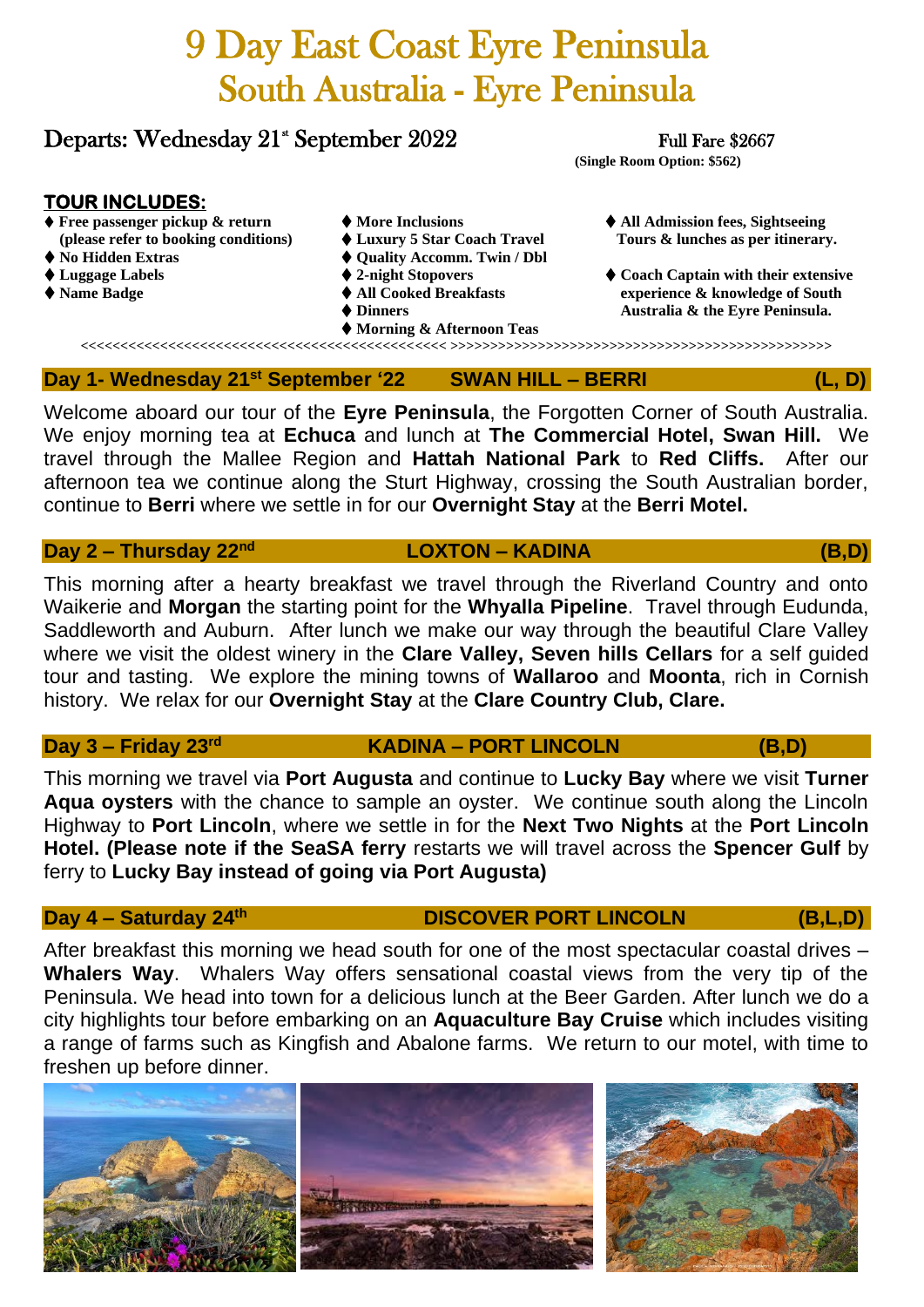**Day 5 – Sunday 25 th THE WEST COAST – MURPHY'S HAYSTACKS (B,L,D)**

Today after a hearty breakfast we make our way to **Coffin Bay**, located on the shores of one of the most beautiful estuaries in Australia, surrounded by National Parks. We enjoy a brief stop for morning tea, before continuing along the **Flinders Highway** to **Ellison**. We have a chance to admire this stunning area, particularly the appropriately named **Great Ocean View,** a section of cliff top roadway with some breathtaking views of the **Great Australian Bight and Waterloo Bay**. We stop at the geological wonder, **Murphy's Haystacks** a great photo opportunity. This afternoon we make our way to **Streaky Bay**, where we settle in for our **Overnight Stay** at the **Streaky Bay Community Hotel**.

# **Day 6 – Monday 26 th STREAKY BAY – GREAT AUSTRALIAN BIGHT (B,L,D)**

This morning we visit **Point Labatt,** an isolated and beautiful place, home to a colony of Australian Sea Lions. From the lookout on top of the cliffs we can view the seals basking in the sun on the rocks below. The views along the coast and out into the **Great Australian Bight** are sensational. From Point Labatt we return to the Flinders Highway and then travel inland to Minnipa. We visit nearby **Pildappa Rock**, a large piece of granite that has been exposed over time by erosion. Pildappa Rock features long wave formations rivalling those of Western Australia's Wave Rock. We farewell this remote, yet fascinating part of the **Eyre Peninsula.** This afternoon we travel via **Kimba** and **Iron Knob** to **Port Augusta**. We settle in for Two Nights at the **Standpipe Golf Motor Inn, Port Augusta.**

# **Day 7 – Tuesday 27 th PORT AUGUSTA - WHYALLA - THE EAST COAST (B,L,D)**

This morning we head to the industrial city of **Whyalla**, the gateway to the **Eyre Peninsula and visit Whyalla Visitor's Information Centre** where we have a guided tour of **HMAS Whyalla,** the largest land locked ship in Australia. We enjoy a tour of the town before we have a picnic lunch. This afternoon we return to Port Augusta with time to visit the **Australia Arid Botanical Gardens.** We return to the motel with time to relax before Dinner.



# **Day 8 – Wednesday 28 th**

# **PORT AUGUSTA – MILDURA** (B.D)

This morning after breakfast we make our way through Crystal Brook to **Burra** for a tour of this historic township. The contrasting architecture reflecting Irish, English, Cornish and European influences is unique. From Burra we travel to **Morgan**, situated on the **Murray River.** Then we make our way to Mildura. We settle in for our **Overnight Stay** at the **Best Western Chaffey Motor Inn, Mildura.**

# **Day 9 – Thursday 29th**

# **MILDURA – HOME (B)**

Today we travel to **Swan Hill** for lunch and past the chain of lakes. Travel the Murray Valley Highway to Echuca where we enjoy afternoon tea with time to reflect on our tour having seen some wonderful sights of **South Australia's Hidden Secret** on the **Eyre Peninsula.**